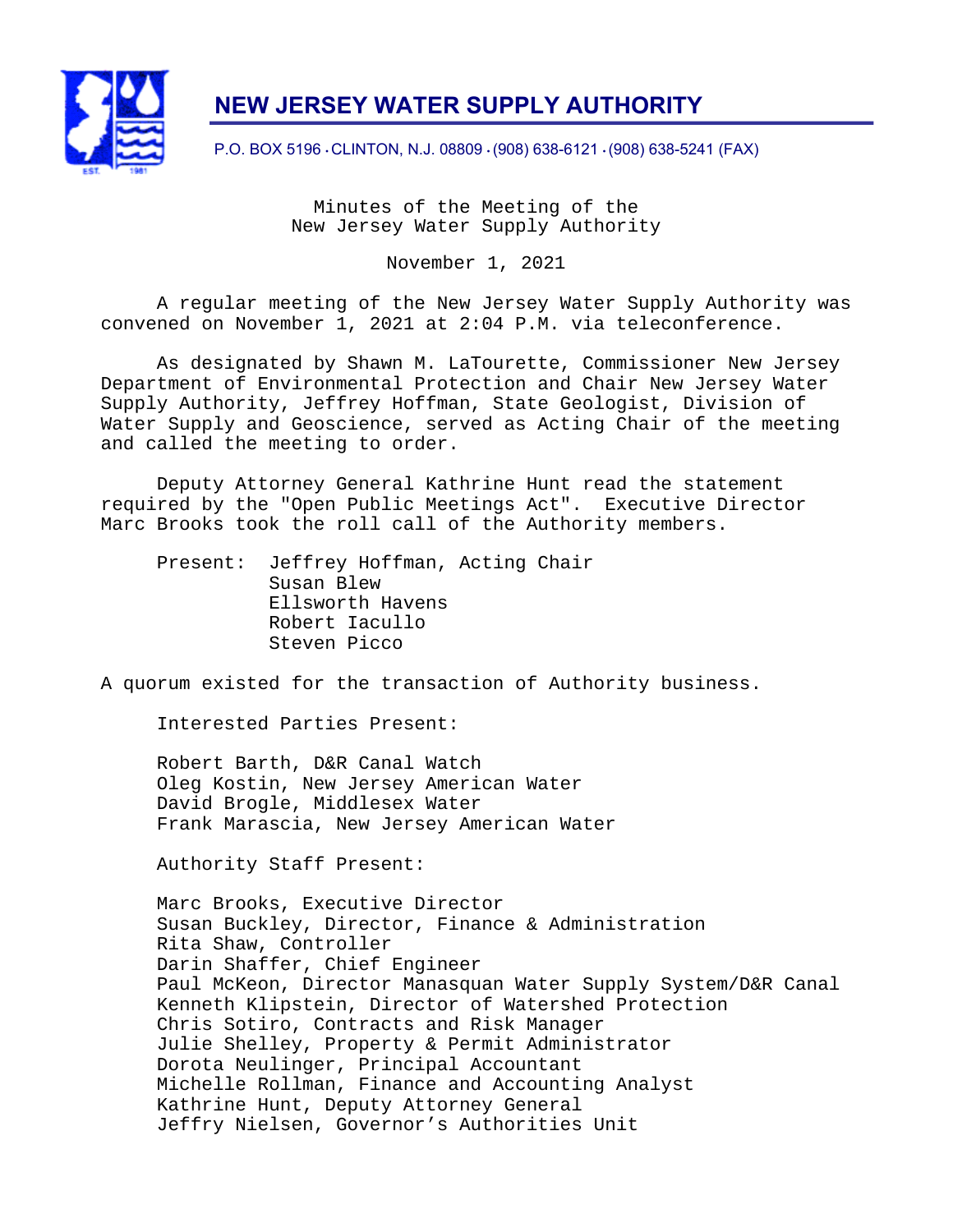## APPROVAL OF THE MINUTES

Acting Chair Hoffman asked for a motion for approval of the minutes of the October 4, 2021 meeting. Mr. Havens moved the motion approving the minutes as prepared and the motion was seconded by Mr. Picco. The minutes of the October 4, 2021 meeting were approved by the Board.

# EXECUTIVE DIRECTOR'S REPORT

Mr. Brooks stated that everyone has a copy of his report. Mr. Brooks reminded all Board members of the requirement to complete ethics training before November 22. Mr. Brooks requested that all email receipts for the training be forwarded to him so that he will be able to comply with the certification requirements for the Governor's office.

Mr. Brooks stated that the Canal came through the most recent four-inch rain event early last week mostly unscathed. Many of the Authority Canal employees are still working to remove sediment from the Canal and clearing debris, mostly concentrated in the western section of the Canal, from the remnants of Hurricane Ida. The Authority has held initial meetings with FEMA to try to recuperate some Authority costs associated with the Ida event.

Mr. Brooks noted that the Authority continues to follow all guidance from the Governor's office with respect to COVID-19. The full return to the office has now been delayed until November 29 when all staff members will either have to show proof of vaccination or proof of negative COVID-19 test results on a weekly basis.

Mr. Brooks stated that rainfall recorded at the Spruce Run gage for October was 5.29 inches, which was 1.47 inches above average. Through October, rainfall at Spruce Run is 9.78 inches above average for the year. Rainfall recorded at Manasquan for October was 6.60 inches which was 1.68 inches above average. Through October, rainfall at Manasquan is 9.28 inches above average for the year.

#### COMMUNICATIONS/CORRESPONDENCE

 Mr. Brooks stated that there were no communications or correspondence received.

# UNFINISHED BUSINESS

Mr. McKeon reported on the Manasquan Reservoir System and the Manasquan Water Treatment Plant/Transmission System. Mr. McKeon stated that everyone has a copy of his written report. Mr. McKeon stated that operations were for the most part normal during October however, early in the month, a sewage spill in the Manasquan River and a subsequent problem with a valve at the reservoir outlet tower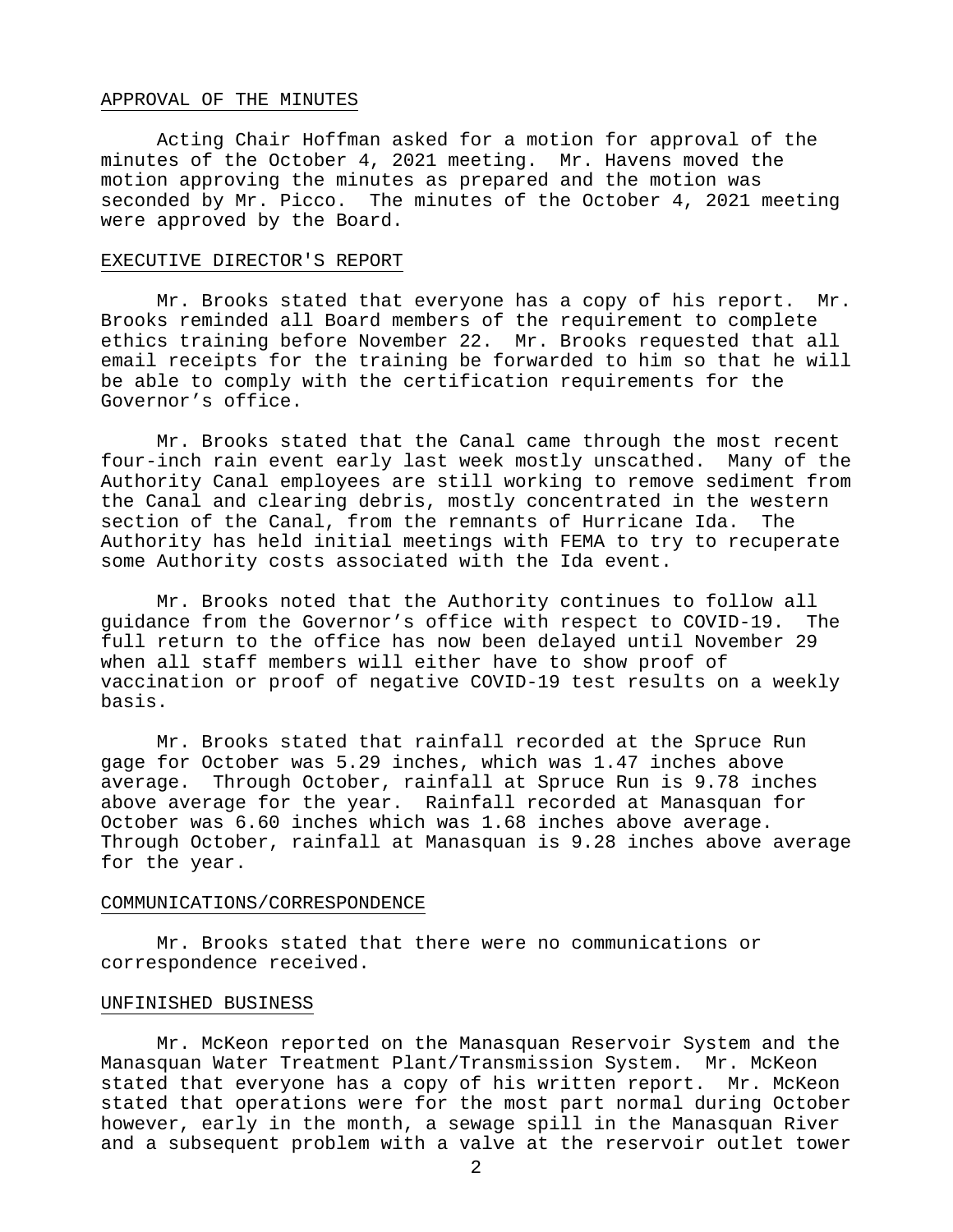required the Water Treatment Plant operations to be suspended for several hours. Customers were served through the finished water storage tank during that time. Mr. McKeon noted that additionally, the river source was untreatable by the Water Treatment Plant for several days at the end of October as a result of a four-inch rainfall. This required the Water Treatment Plant to again rely on reservoir water.

Mr. McKeon stated that a harmful algae bloom was confirmed in the Manasquan Reservoir in mid-October. The Authority is following the Authority's NJDEP-approved plan with respect to harmful algae blooms and treatment. While the plant was utilizing the reservoir as the source water for a brief period, the plant is now treating river water again as its source, which is free from harmful algae.

Mr. McKeon stated that in June, the fuel tank that provides fuel for the Water Treatment Plant standby electrical generator was replaced with an above ground steel tank. In early October, the fiberglass underground tank was removed for disposal. During the process of uncovering the tank, hydrocarbons were detected in the soil above the tank in a small amount. This required the contractor to notify the New Jersey DEP of a past fuel spill. Early indications show that there was not a significant amount of contaminated soil detected. Therefore, remediation costs and further groundwater testing required are expected to be minimal. A change order request will be brought to the Chair of the Capital Projects Committee later this week to address this remediation.

Mr. Shaffer reported on the Raritan Basin System. Mr. Shaffer stated that everyone has a copy of his written report. As of the date of the meeting, Spruce Run was at 100.5 percent of capacity. Round Valley was at 65.8 percent of capacity. Round Valley is drawn down for the rehabilitation project and will remain at or below elevation 360.8 feet for the project duration. The combined reservoir capacity was 71.6 percent. The typical combined capacity for this date is 87.8 percent.

Mr. Shaffer reported that Canal operations are returning to normal for this time of year. While routine maintenance for fall conditions is underway, a portion of the canal staff continues with recovery work associated with the remnants of Hurricane Ida. The recovery work includes dredging and embankment repair, which is expected to continue for several more months. Mr. Shaffer noted that one of the most significant and challenging dredging needs was where the Wickecheoke Creek enters the Canal at Prallsville Mill. That dredging work and site restoration was completed last week.

Mr. Shaffer discussed the Round Valley Round Valley Reservoir Dams Rehabilitation and Resource Preservation Project. Mr. Shaffer stated that the contractor completed earthfill placement on the Dike last month. Topsoil placement and seeding work is currently underway and a subcontractor is also installing permanent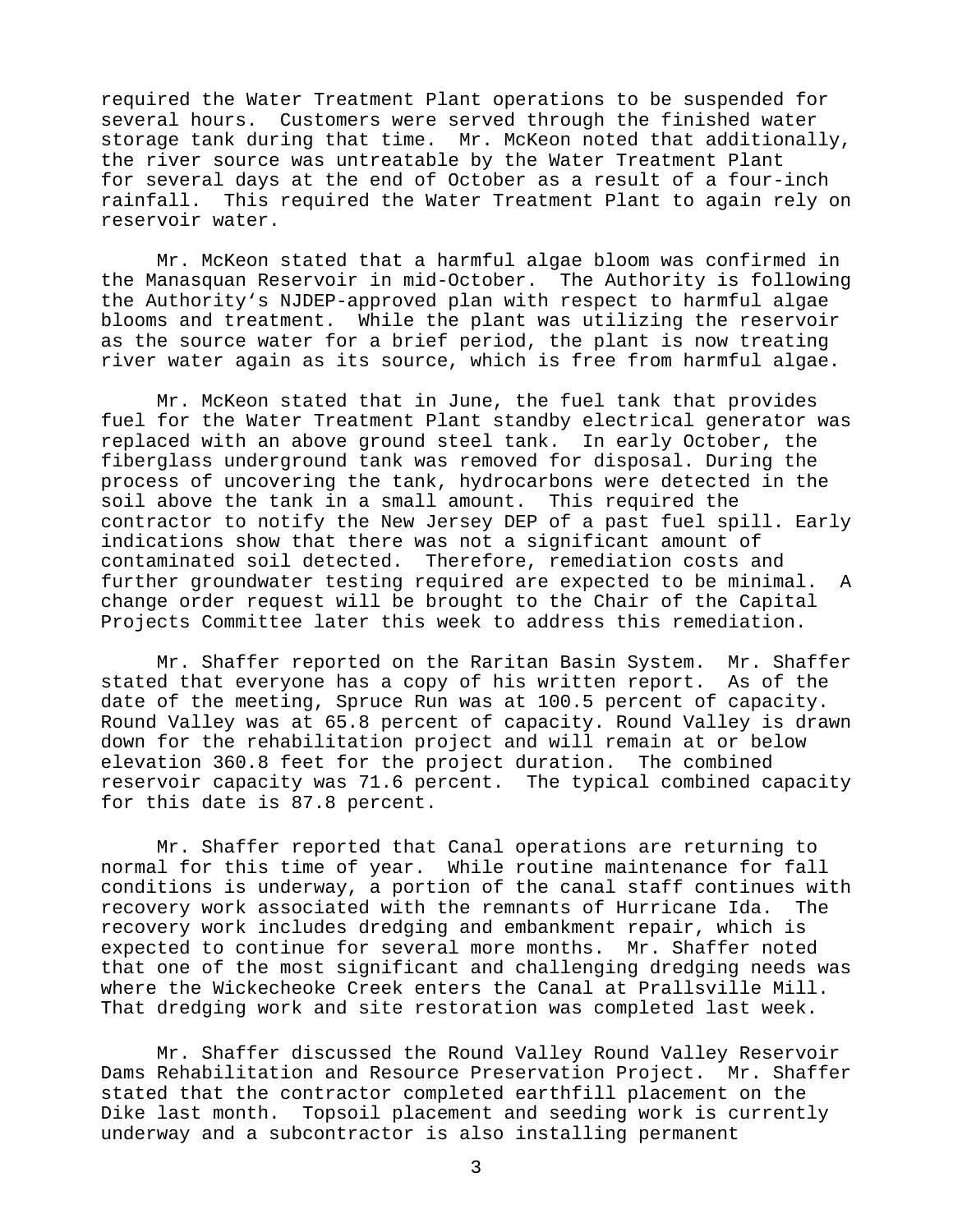instrumentation in the embankment. Mr. Shaffer described continuing major earthwork on the North Dam with earthfill placement at the toe of the dam and the chimney drain filter installation up the embankment slope.

Mr. Shaffer stated that the contractor began excavation at the South Dam today. The extent of excavation to be performed this year or prior to winter shutdown will be limited to that which can be done safely, without active dewatering. This approach was approved by the Engineer of Record, the Technical Review Board and NJ Dam Safety. This work is expected to give the contractor a head start when major excavation resumes next spring.

Mr. Shaffer reviewed the abandonment of the low level outlet which was delayed by a small leak. A path forward that resolves concerns about the leak has been established in consultation with the contractor. The contractor will use a heavier grout and a construction sequence that will counteract the leak and ensure the pipe is properly plugged.

Mr. Klipstein reported on the Watershed Management Program. Mr. Klipstein stated that everyone has a copy of his report. Mr. Klipstein reviewed the status of the Biochar project. Repeated storms took out most of the Biochar installation. The Authority is working with NRCS engineers and other stream restoration engineers to reshape the Mulhockaway where the installation was in place. The Authority is now looking at design alternatives to replace the Biochar. Some data was obtained, however the sampler probes were also lost in the storm events.

Mr. Klipstein noted that Watershed staff has been working on the analysis of the harmful algal bloom in Manasquan.

In response to a question from Mr. Hoffman, Mr. Klipstein stated that no hydrilla plants have been found in the Canal all season and that the results for tubers are anticipated soon. In response to a follow-up question, Mr. Klipstein noted that milfoil and hydrilla are present in Manasquan.

#### NEW BUSINESS

Ms. Buckley provided background information on the resolution authorizing publication of proposed changes in the Authority's Schedule of Rates, Charges and Debt Service Assessments for the sale of water from the Manasquan Reservoir System. Ms. Buckley stated that the Board packets include a discussion of the proposed rates for fiscal year 2023 and that the Basis and Background document is available on the Authority website. Ms. Buckley noted that there are no changes to any rate components for the Manasquan Reservoir System, and the total rate will remain flat at \$1,010.75 per million gallons for initial customers and \$1,124.67 per million gallons for delayed customers. Ms. Buckley highlighted specific line items outlined in the resolution memorandum for the Manasquan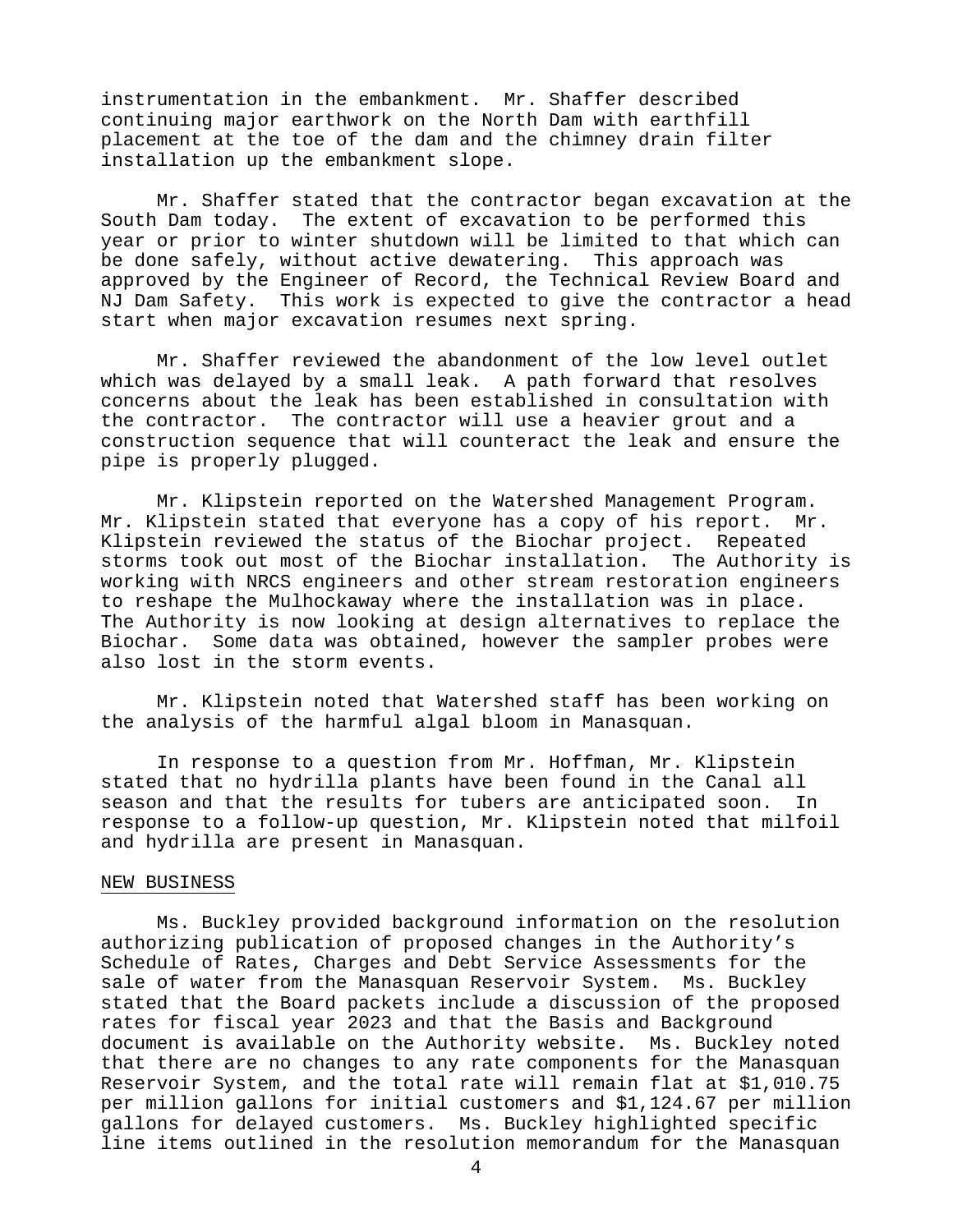Reservoir System, including an increase in salaries due to negotiated union contracts in effect until 2022; an increase in health care expenses based on projected national trend lines; and the projection of two additional retirees. Prior year overdraft and positive budget variance will be used to balance the budget.

Ms. Buckley stated that the rates have been reviewed with the Department of Environmental Protection, the Governor's office, the Authority's Finance Committee and with customers. Ms. Buckley noted that there were no attendees at the customer meeting on October 28. Pending Board approval, the rate proposal is expected to be published in the January NJ Register, with advertisement in late December and Board adoption in May, for an effective date of July 1, 2022. The resolution authorizes publication of the amended administrative code to reflect the new fiscal year and the utilization of excess funds from prior years to offset the FY23 Manasquan Reservoir System O&M rate.

Mr. Havens moved the Resolution Authorizing Publication of Proposed Changes in the Authority's Schedule of Rates, Charges and Debt Service Assessments for the Sale of Water from the Manasquan Reservoir System. Mr. Picco seconded the motion for the Resolution. All Authority members approved the Resolution.

Ms. Buckley provided background information on the resolution authorizing publication of proposed changes in the Authority's Schedule of Rates, Charges and Debt Service Assessments for the sale of water from the Raritan Basin System. Ms. Buckley stated that the Board packets include a discussion of the proposed rates for fiscal year 2023 and that the Basis and Background document is available on the Authority website. Ms. Buckley stated that no rate increases are proposed for the Raritan Basin System and that the total rate will remain flat at \$336.00 per million gallons. Ms. Buckley highlighted specific line items outlined in the resolution memorandum for the Raritan Basin System including increases in salaries due to negotiated union contracts in effect until 2022 and an increase in health care expenses based on projected national trend lines. Prior year overdraft and positive budget variance will be used to balance the budget.

Ms. Buckley stated that the rates have been reviewed with the Department of Environmental Protection, the Governor's office, the Authority's Finance Committee and with customers. Ms. Buckley noted that one individual, representing Middlesex Water, attended the customer meeting on October 29. Pending Board approval, the rate proposal is expected to be published in the January NJ Register, with advertisement in late December and Board adoption in May, for an effective date of July 1, 2022. The resolution authorizes publication of the amended administrative code to reflect the new fiscal year and the utilization of excess funds from prior years to offset the FY23 Raritan O&M rate.

Mr. Iacullo moved the Resolution Authorizing the Publication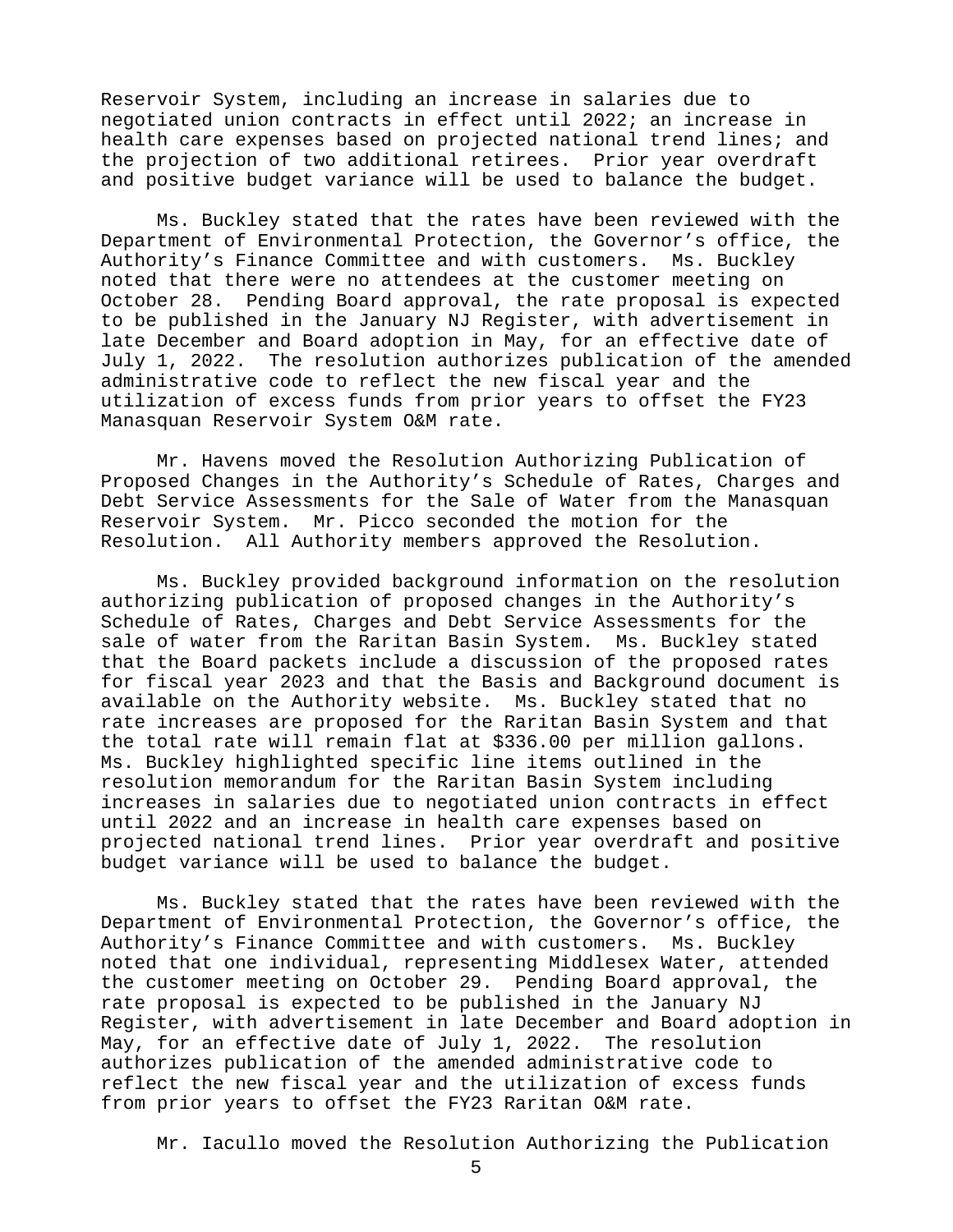of Proposed Changes in the Authority's Schedule of Rates, Charges and Debt Service Assessments for the Sale of Water from the Raritan Basin System. Ms. Blew seconded the motion for the Resolution. All Authority members approved the Resolution.

Mr. Sotiro provided background information on the resolution authorizing the placement of insurance coverage for the period of March 1, 2022 through February 28, 2023. Mr. Sotiro stated that the Authority's Insurance Program will be remarketed for the March 1, 2022 placement. Mr. Sotiro stated that market conditions for the placement are expected to be challenging, particularly property coverage for accounts with hurricane and flood risk exposure. In excess liability lines, insurers are citing increased frequency and severity of large liability claims as the driving force for increases in premiums. Mr. Sotiro noted that in the cyber risk liability lines of coverage, insurers are finding that accounts in the public sector and those with critical infrastructure are undergoing a more rigorous renewal experience due to threats and losses from numerous ransomware attacks.

Mr. Sotiro stated that proposals will be received in January. The final insurance package will be subject to the Insurance Committee Chair's approval to the extent the annual premiums exceed the approved FY2022 budget. The final program will be reported to the Board for ratification at the first meeting subsequent to the March 1, 2022 renewal date.

Ms. Blew moved the Resolution authorizing the Executive Director to obtain quotations and secure placement of insurance coverage within the approved fiscal year 2022 budget appropriation for the period of March 1, 2022 through February 28, 2023. Mr. Picco seconded the motion for the Resolution. All Authority members approved the Resolution.

Ms. Shelley provided background information on the resolution authorizing the Executive Director to dispose of a fee simple interest in Block 9, Lots 3.05, 3.06 and 6 in Franklin Township, Somerset County. Ms. Shelley stated that in 2015 the Board authorized the purchase of this parcel of undeveloped land in Franklin Township, to be used as a staging and dewatering site for the Canal Dredging Project from Kingston to Amwell Road. At the time that the Authority purchased the property, the Authority executed an agreement with Somerset County which stipulated that the County would purchase the property from the Authority at the conclusion of the project at the same price the Authority paid for it. A representative of the state Attorney General will review all documents prior to closing.

Ms. Blew moved the Resolution authorizing the Executive Director to execute the appropriate documents to dispose of the Authority's fee simple interest in a 29.172-acre parcel known as Block 9, Lots 3.05, 3.06 and 6 in Franklin Township, Somerset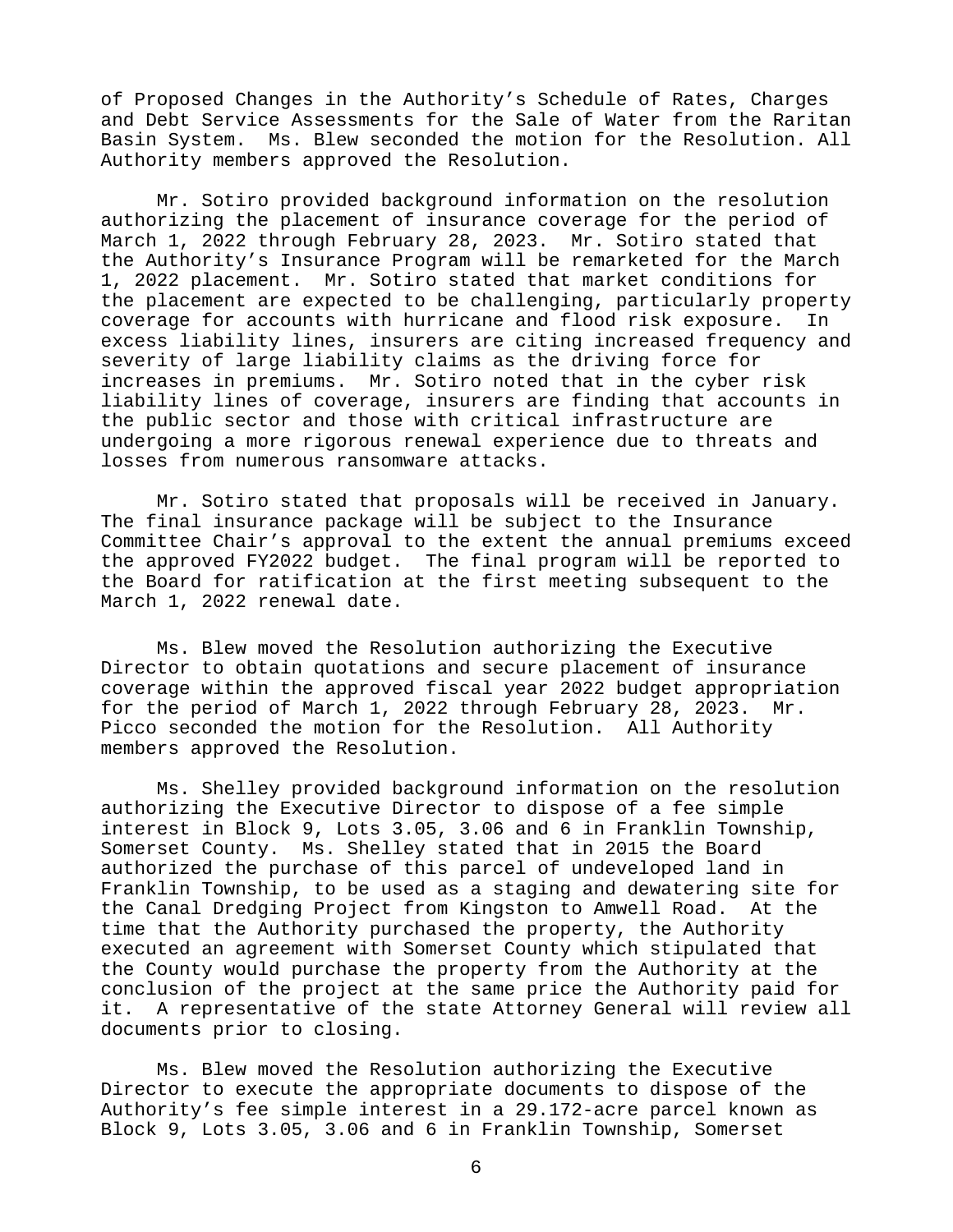County, consistent with the agreement between the Authority and the County of Somerset. Mr. Iacullo seconded the motion for the Resolution. All Authority members approved the Resolution.

Mr. Shaffer provided background information on the resolution ratifying the actions of the Executive Director to procure construction services for restoration of damaged Canal embankment adjacent to the South Bound Brook Spillway in the Borough of South Bound Brook, Somerset County and at the 6-Mile Run Culvert in Franklin Township, Somerset County. Mr. Shaffer stated that in early September, the remnants of Hurricane Ida caused damage throughout the 60-mile length of the D&R Canal. Although there were no breaches of the canal embankment, the integrity of the embankment at two locations was compromised to an extent that the Authority deemed it appropriate to procure a construction contract on an emergency basis to repair erosion at the South Bound Brook spillway and next to Six Mile Run culvert.

Mr. Shaffer noted that in the case of a complete breach at either of these locations, the Authority's ability to provide raw water to its customers would have been hindered. The Executive Director certified that this was an emergency condition and met the requirements as set out in Executive Order 37 in the Authority's procurement procedures. After receiving approval from the Capital Projects Committee on September 8, 2021, the Executive Director initiated an emergency procurement. Authority staff requested a proposal from Merco, Inc. of Lebanon, New Jersey, based on the contractor's immediate availability and satisfactory performance on prior Authority projects. After negotiating a \$27,000 reduction in the proposal costs, Authority staff found the proposal to be fair and responsive. With the approval of the Capital Projects Committee, the Executive Director executed a contract with Merco, Inc. on September 9, 2021, for an amount not to exceed \$211,000.00 to repair both embankment locations.

In addition, the Chair of the Capital Projects Committee approved a Change Order to furnish and install 125 tons of riprap to restore erosion protection measures in the vicinity of the South Bound Brook spillway that had eroded during the flooding event. This \$18,000 change order increased the contract cost to a total amount of \$229,000.00.

The work under this contract was satisfactorily completed within three weeks of the Capital Projects Committee approval and the total expenditure was \$179,552.92. Authority staff expects to seek reimbursement from FEMA for this expenditure.

Mr. Picco moved the Resolution to ratify the actions of the Executive Director in executing a contract with Merco, Inc. of Lebanon, New Jersey, in the amount of \$229,000.00 to restore the Canal embankment adjacent to the South Bound Brook Spillway in the Borough of South Bound Brook, Somerset County, and at the Six Mile Run Culvert in Franklin Township, Somerset County. Mr. Havens